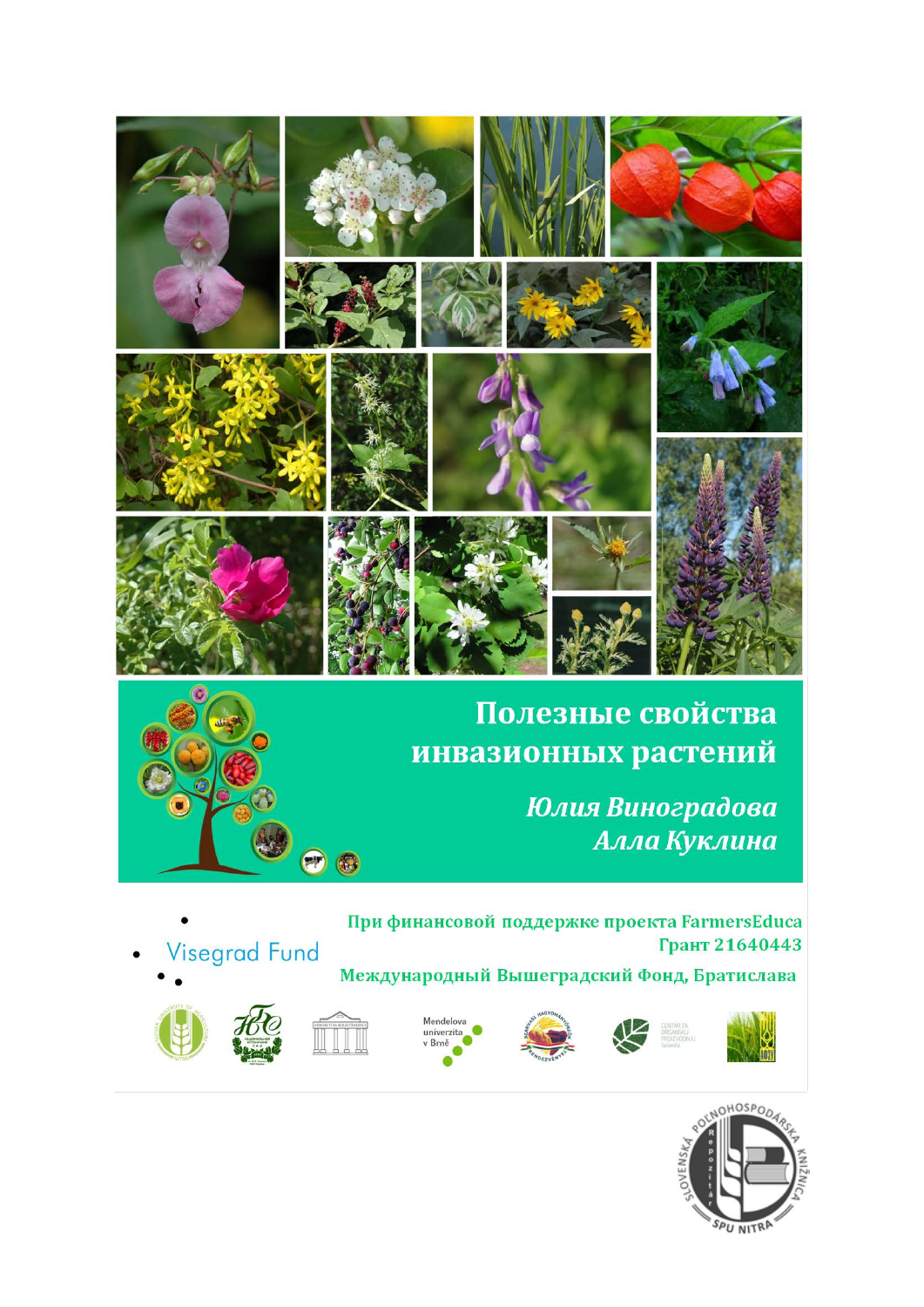## **Slovak University of Agriculture in Nitra Faculty of Agrobiology and Food Resources Institute of Biodiversity Conservation and Biosafety**

**Yulia Vinogradova, Alla Kuklina**

# **Useful Properties of Invasive Plants**

**Publication for Specialized Courses of the International Project**

## **FarmersEduca**

**Neglected and Underutilized Species in the Socio-Economic Rural Development**

**Project Supported by the Visegrad Fund from Visegrad Grant No. 21640443 (2017-2018)**

**ISBN 978-80-552-1857-1**

**DOI:** <https://doi.org/10.15414/2018.fe-9788055218571>

**Nitra, 2018**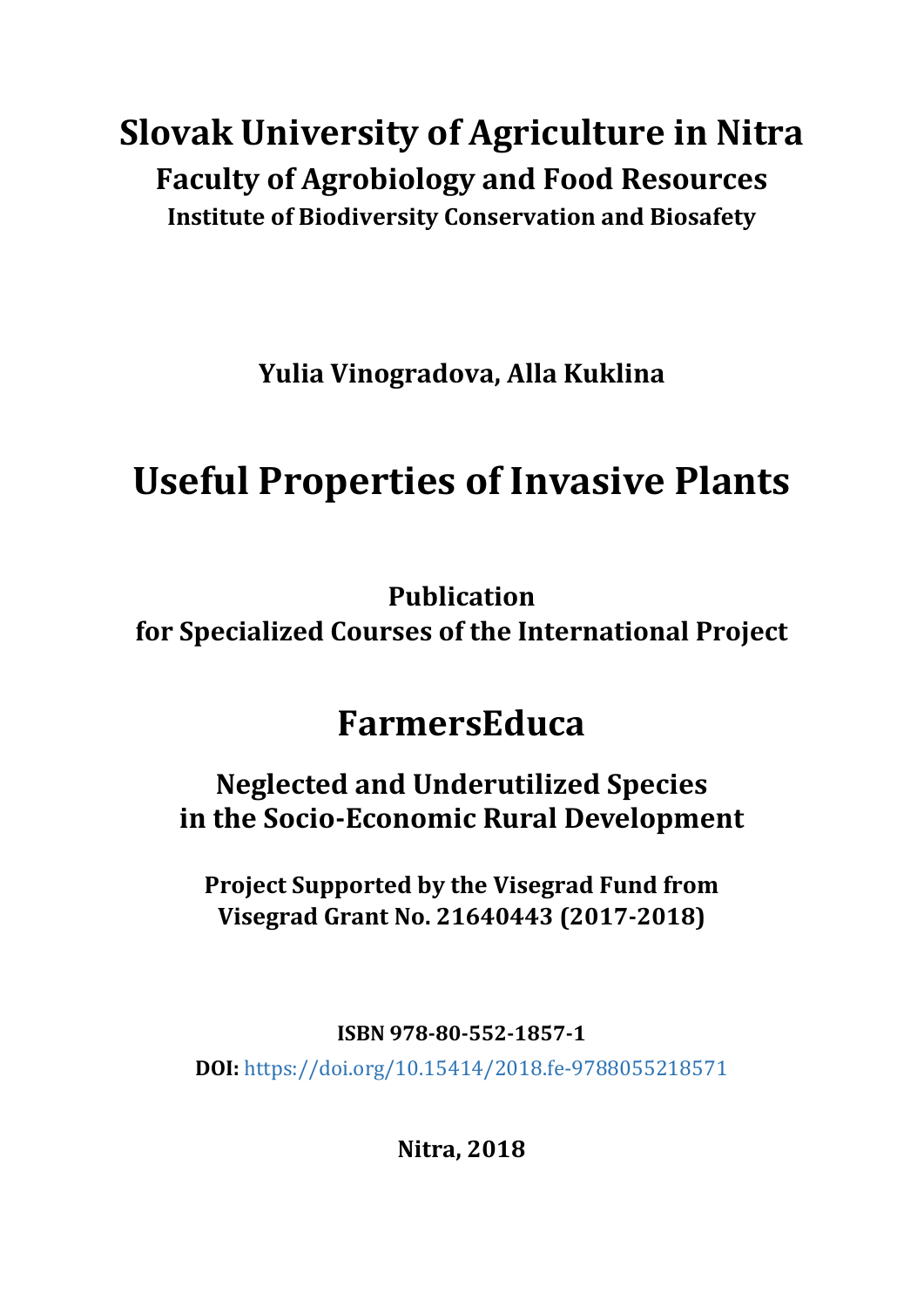#### **Experts from V4 group and other partner institutions participating in the international project** *FarmersEduca*



Arboretum and Institute of Physiography in Bolestraszyce, Poland

Mendel University in Brno, Faculty of Horticulture in Lednice, Czech Republic

> Sarvas Association of Farmers 'National Traditionalists',Sarvas, Hungary

M.M. Gryshko National Botanical Garden of Ukraine National Academy of Sciences, Kyiv, Ukraine

Association of Farmers and Private Landowners in the Transcarpathian Region, Ukraine

> Center of Organic Production, Selenca, Republic of Serbia

Textbook presents the results of research and educational institutions and experts involved in the international network **AgroBio***Net* oriented for the realization of international research, education and development program entitled "Agrobiodiversity for improving nutrition, health, and life quality" which solves the problems of preservation, assessment and use of traditional, lesser known, less-used and forgotten kinds of plants.

In this textbook is also presented results from the solution of research projects that are supported by the Operational Programme Research and Development of the European Regional Development Fund:

**AgroBioTech** ITMS 26220220180 Building Research Centre

**TRIVE** ITMS 26110230085 Development of International Cooperation for Purpose of the Transfer and Implementation of Research and Development in Educational Programs

**ITEBIO** ITMS 26220220115 Support of technologies innovation for special bio-food products for human healthy nutrition

**BioFood** ITMS 26220220115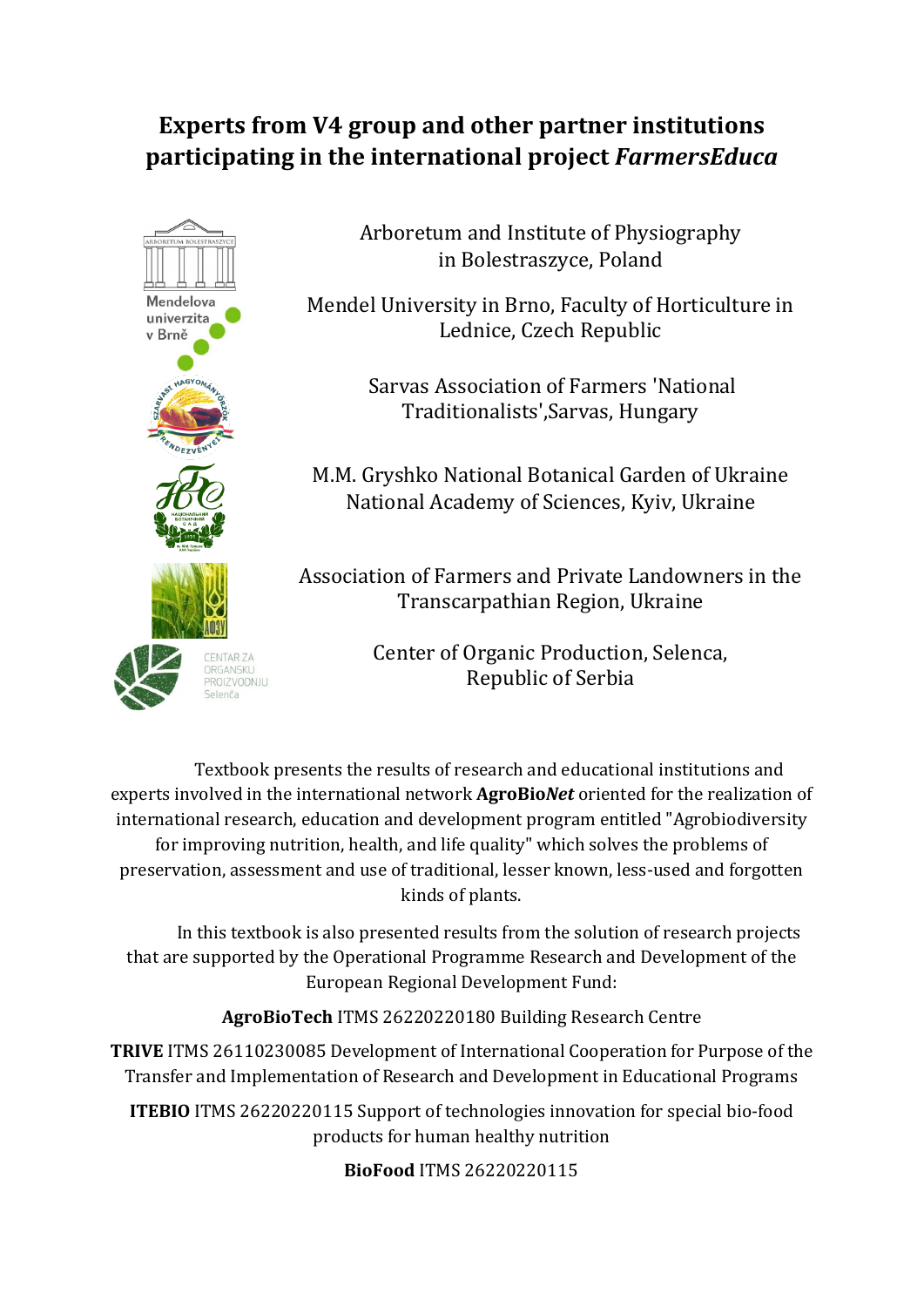#### **Yulia Vinogradova, Alla Kuklina Useful Properties of Invasive Plants**

Over the last 200 years, the flora in many countries has become so transformed that sometimes alien naturalized species make up almost half of the region's flora. The increase in abundance and widespread distribution of alien species is associated with a significant increase in trade and transport traffic and, presumably, with climate changes. The most aggressive non-native species belong to a special group - "invasive plants", which produce large numbers of diaspores, and therefore have the potential for rapid expansion of the secondary distribution range. They invade aggressively into the natural communities, while displacing native species, changing the ecosystem over a large territory. Currently, 57 countries of the world have 316 invasive vascular plant species (McGeoch et al., 2010). The damage from invasive species around the world is more than \$1.4 trillion, or  $\sim$  5% of the world economy.

On the other hand, invasive species can become new resource plants, since a significant part of them are "escaping" from culture and possesses economically valuable characteristics. It´s noted that in the secondary distribution range actively naturalized species have larger sizes than at "home" conditions and form powerful (usually single-species) thickets. According to the area of the occupied territory, invasive species, especially in anthropogenic disturbed habitats, practically don´t differ from native species, their resource potential is quite high.

The main problem with the using of invasive species is the almost complete absence of information about their biological characters in the secondary distribution range, in particular the dynamics of the accumulation of chemical substances, its dependence on the habitat and the phase of plant development. Even if there are literary data on the biochemistry of species in natural ecosystems, they can't always be applied to the same taxa growing in the secondary distribution range in connection with the significant micro-evolutionary changes of the plants in new soil and climatic conditions.

The authors made attempt to generalize the world experience of using invasive species and develop recommendations for their application. The book presents summarizing data on the 40 species that the authors recommend to collected them in wild invasive populations and use for their intended purpose. It is prohibited to cultivate alien species at the gardens. Firstly, they aren´t too decorative, and it is almost impossible to get rid of them, and secondly, it is well known that the plants usually lose some useful properties under cultivation. Third, collecting invasive species in natural communities. On the first part, we can receive economically valuable plant materials, and on the second part, we reduce the negative impact of alien taxa on the biodiversity of the region. In any case, it´s necessary to have control over the dissemination of alien plants. Now this is one of the most important problem.

The book provides information on the secondary range and invasive status for each of 40 species. The data on their using as the resources of food, honey, vitamin, medicinal, essential oil, cosmetology, fodder, tanning, dyeing, technical (wood), decorative, phyto-recultivation, bioenergetic, bio-pesticides resources are given.

The authors hope that this publication will be an important stage in the beginning of screening of valuable properties of invasive species and large-scale actions for preserving the natural biodiversity, and it´ll also help the farmers´ education.